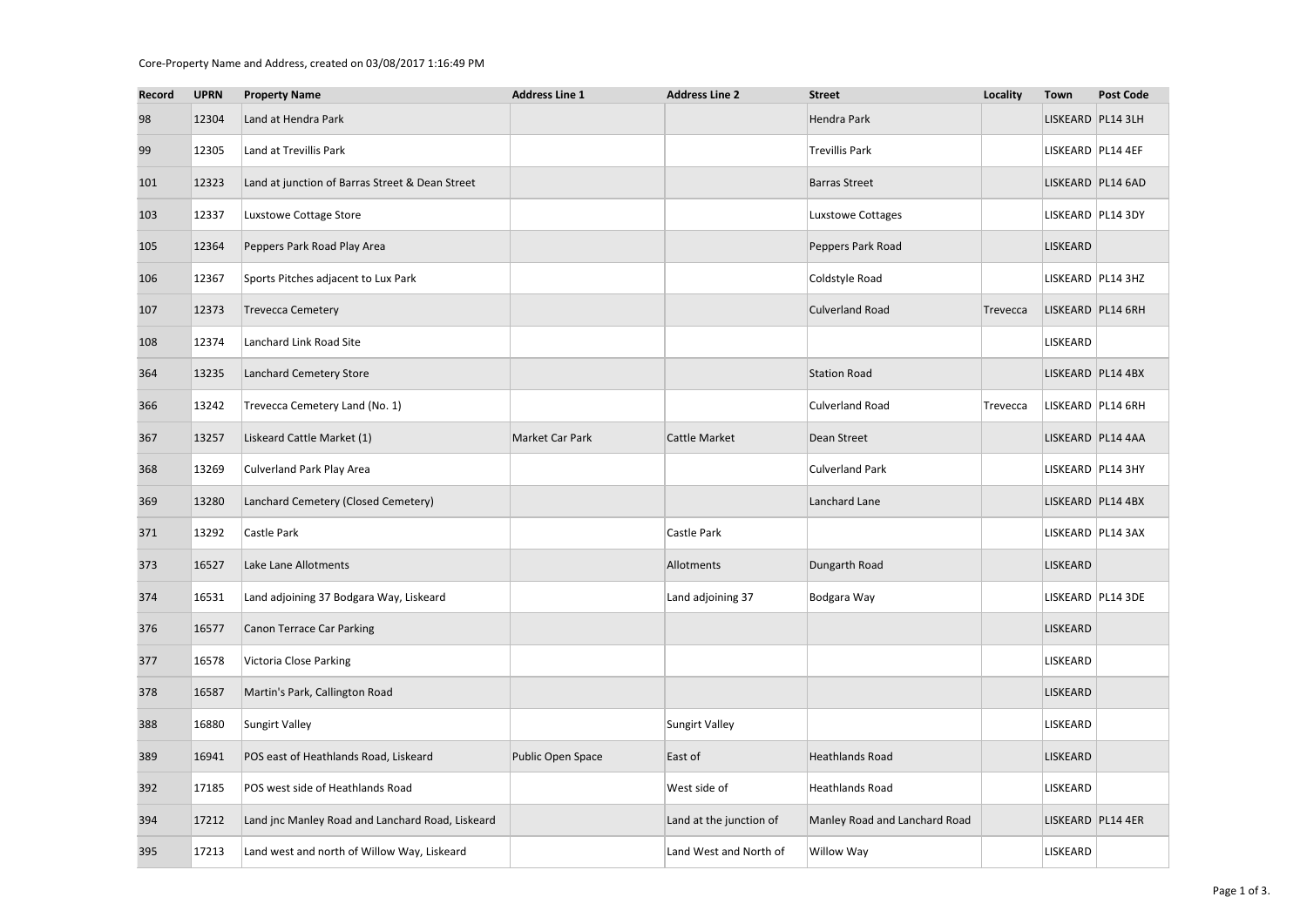| <b>Record</b> | <b>UPRN</b> | <b>Property Name</b>                     | <b>Address Line 1</b> | <b>Address Line 2</b>    | <b>Street</b>            | <b>Locality</b> | <b>Town</b>       | <b>Post Code</b>    |
|---------------|-------------|------------------------------------------|-----------------------|--------------------------|--------------------------|-----------------|-------------------|---------------------|
| 396           | 17216       | Land at Maddever Crescent, Liskeard      |                       | Land at                  | <b>Maddever Crescent</b> |                 | LISKEARD PL14 3PT |                     |
| 400           | 17274       | POS adj. 5 Stephens Road, Liskeard       |                       | 5                        | St Stephens Road         |                 | LISKEARD PL14 3SX |                     |
| 401           | 17275       | POS adj. 26 Stephens Road, Liskeard      |                       | 26                       | St Stephens Road         |                 | LISKEARD PL14 3SX |                     |
| 405           | 17398       | Land adj. 27 Springfield Road, Liskeard  |                       | 27                       | Springfield Road         |                 | LISKEARD PL14 3TZ |                     |
| 407           | 17421       | Land at Eastern Avenue, Liskeard         |                       | Land at                  | Eastern Avenue           |                 | LISKEARD PL14 3TD |                     |
| 408           | 17767       | 7 Passmore Edwards Court                 |                       | 7 Passmore Edwards Court |                          |                 | <b>LISKEARD</b>   |                     |
| 410           | 17792       | POS opposite 2-4 Manley Road             |                       |                          | <b>Manley Road</b>       |                 |                   | LISKEARD PL14 4DW   |
| 413           | 17815       | POS Castle Street                        |                       |                          | Castle Street            |                 |                   | LISKEARD PL14 3AU   |
| 414           | 17816       | POS entrance of Trevillis Park           |                       |                          | <b>Trevillis Park</b>    |                 | LISKEARD PL14 4EF |                     |
| 415           | 17819       | POS south of 2-8 Little Dean             |                       |                          | Little Dean              |                 | LISKEARD PL14 4JN |                     |
| 416           | 17825       | POS south of 6 Pound Dean                |                       |                          | Pound Dean               |                 | LISKEARD PL14 4JN |                     |
| 421           | 17846       | POS Park Road                            |                       |                          | Park Road                |                 | LISKEARD PL14 3EE |                     |
| 422           | 17993       | POS 43-47 Wrey Avenue                    |                       |                          | <b>Wrey Avenue</b>       |                 |                   | LISKEARD PL14 3HX   |
| 423           | 17994       | POS adj. 26 Culverland Park              |                       |                          | <b>Culverland Park</b>   |                 |                   | LISKEARD   PL14 3HY |
| 424           | 17995       | <b>POS Culverland Road</b>               |                       |                          | <b>Culverland Road</b>   |                 | LISKEARD PL14 3HY |                     |
| 425           | 17996       | POS Wrey Avenue                          |                       |                          | <b>Wrey Avenue</b>       |                 |                   | LISKEARD PL14 3HX   |
| 428           | 18132       | POS north of 29-39 Poldhu Road, Liskeard |                       | 29-39                    | Poldhu Road              |                 |                   | LISKEARD PL14 3BZ   |
| 429           | 18133       | Land at Killigrew Road                   |                       |                          | Killigrew Road           |                 |                   | LISKEARD PL14 3BW   |
| 430           | 18134       | Land fronting 39-51 Bodgara Way          |                       |                          | Bodgara Way              |                 | LISKEARD PL14 3BJ |                     |
| 431           | 18135       | Land at 56-68 Bodgara Way                |                       |                          | Bodgara Way              |                 |                   | LISKEARD PL14 3BN   |
| 432           | 18136       | Land behind 9-20 Spurway Road            |                       |                          | Spurway Road             |                 |                   | LISKEARD PL14 3DG   |
| 433           | 18150       | Land adj 29-41 Pengover Park             |                       |                          | Pengover Park            |                 |                   | LISKEARD PL14 3QH   |
| 434           | 18151       | Land adj 51 Pengover Park                |                       |                          | Pengover Park            |                 |                   | LISKEARD PL14 3QH   |
| 435           | 18152       | Land adj 37-38 Pengover Park             |                       |                          | Pengover Park            |                 |                   | LISKEARD PL14 3QH   |
| 436           | 18153       | Land at 13-18 Pendragon Road             |                       |                          | Pendragon Road           |                 |                   | LISKEARD PL14 3DF   |
| 437           | 18154       | Land behind 1-7 pendragon Way            |                       |                          | Pendragon Way            |                 |                   | LISKEARD PL14 3DF   |